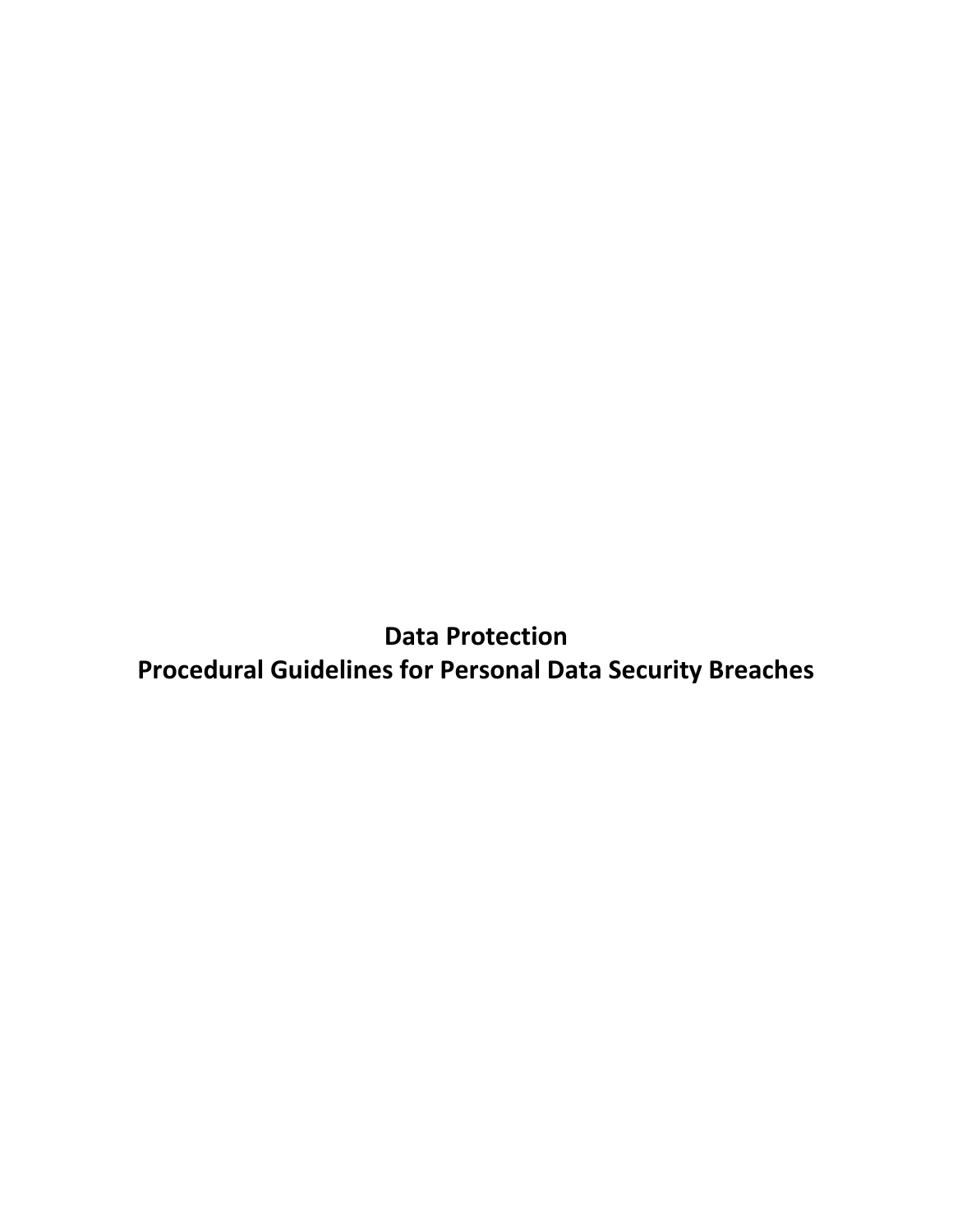#### **Introduction**

The University of Notre Dame (USA) ("Notre Dame") and its offices within the European Union are obliged under Data Protection legislation to keep personal data safe and secure and to respond promptly and appropriately in the event of a personal data security breach. It is vital to take prompt action on foot of any such actual, potential or suspected security breach to avoid the risk of harm to individuals, damage to operational business and financial, legal and reputational costs to Notre Dame.

The purpose of these guidelines is to supplement the UND Data Protection Policy by providing a framework for reporting and managing security breaches involving personal or sensitive personal data. These guidelines may be used by all members of the Notre Dame community in a combined effort to minimize the damage done by personal data security breaches.

## **1. What Is A Personal Data Security Breach?**

A personal data security breach is any incident which gives rise to a risk of unauthorized disclosure, loss, destruction or alteration of personal data held by Notre Dame.

Personal data security breaches may occur in a variety of contexts, such as:

- Loss or theft of data, equipment on which data is stored (e.g. a memory stick) or paper records
- Inappropriate access controls allowing unauthorised use of information (e.g. uploading personal data to an unsecured web domain, using unsecure passwords)
- Equipment failure
- Confidential information left unlocked in accessible areas (e.g. leaving IT equipment unattended when logged into a user account)
- Disclosing confidential data to unauthorised individuals
- Collection of personal data by unauthorised individuals
- Human error/accidental disclosure of data (e.g. emails containing personal or sensitive information sent to the wrong recipient)
- Hacking, viruses or other security attacks on IT equipment systems or networks
- Breaches of physical security (e.g. forcing of doors/windows/filing cabinets)

If there is any doubt as to whether a personal data security breach has occurred, Notre Dame should be consulted immediately.

These guidelines apply to all personal data created or received by Notre Dame in any format, including data that is accessed remotely. Personal data is defined as information relating to a living individual who is or can be identified either from the data or from the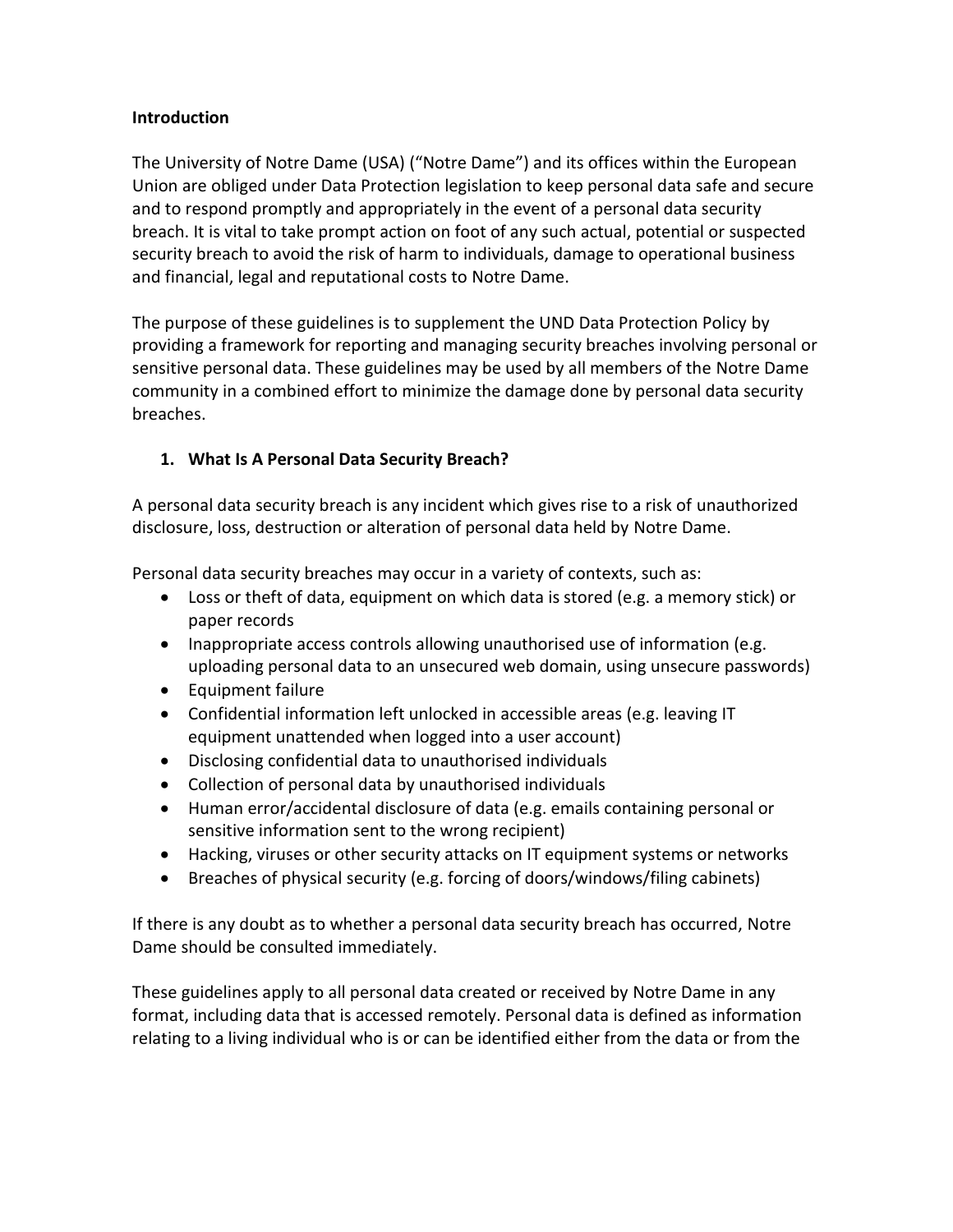data in conjunction with other information that is in, or is likely to come into, the possession of UND.

# **2. Procedure For Reporting Personal Data Security Breaches**

Any personal data security breach must be dealt with immediately and appropriately.

If a member of Notre Dame becomes aware of an actual, potential or suspected breach of data security, they must report the incident to Notre Dame immediately via [oithelp@nd.edu](mailto:oithelp@nd.edu) .

# **3. Procedure For Managing Personal Data Security Breaches**

Upon receiving notification of a personal data security breach, Notre Dame shall, in conjunction with any appropriate members of staff, take the following steps (in line with best practice<sup>1</sup>) when responding to the breach.

# *Step 1: Identification & initial assessment of the incident*

If any member of Notre Dame considers that a data security breach has, or might have, occurred, they must report this breach immediately to Notre Dame via [oithelp@nd.edu](mailto:oithelp@nd.edu) .

Notre Dame will conduct an initial assessment of the incident. This assessment will take into account:

- Whether a personal data security breach has taken place
- The nature of the personal data involved in the breach (i.e. whether sensitive personal data is involved)
- The cause of the breach
- The extent of the breach (i.e. the number of individuals affected
- The potential harms to which affected individuals may be exposed
- Any steps that may be taken to contain the breach

Following this initial assessment of the incident, Notre Dame may, according to the severity of the incident, consult within the Office of Information Technology and decide if it is necessary to appoint a group of relevant Notre Dame stakeholders (e.g. IT Services, Human Resources) to assist with the investigation and containment process.

 $\overline{a}$ <sup>1</sup> https://gdpr-info.eu/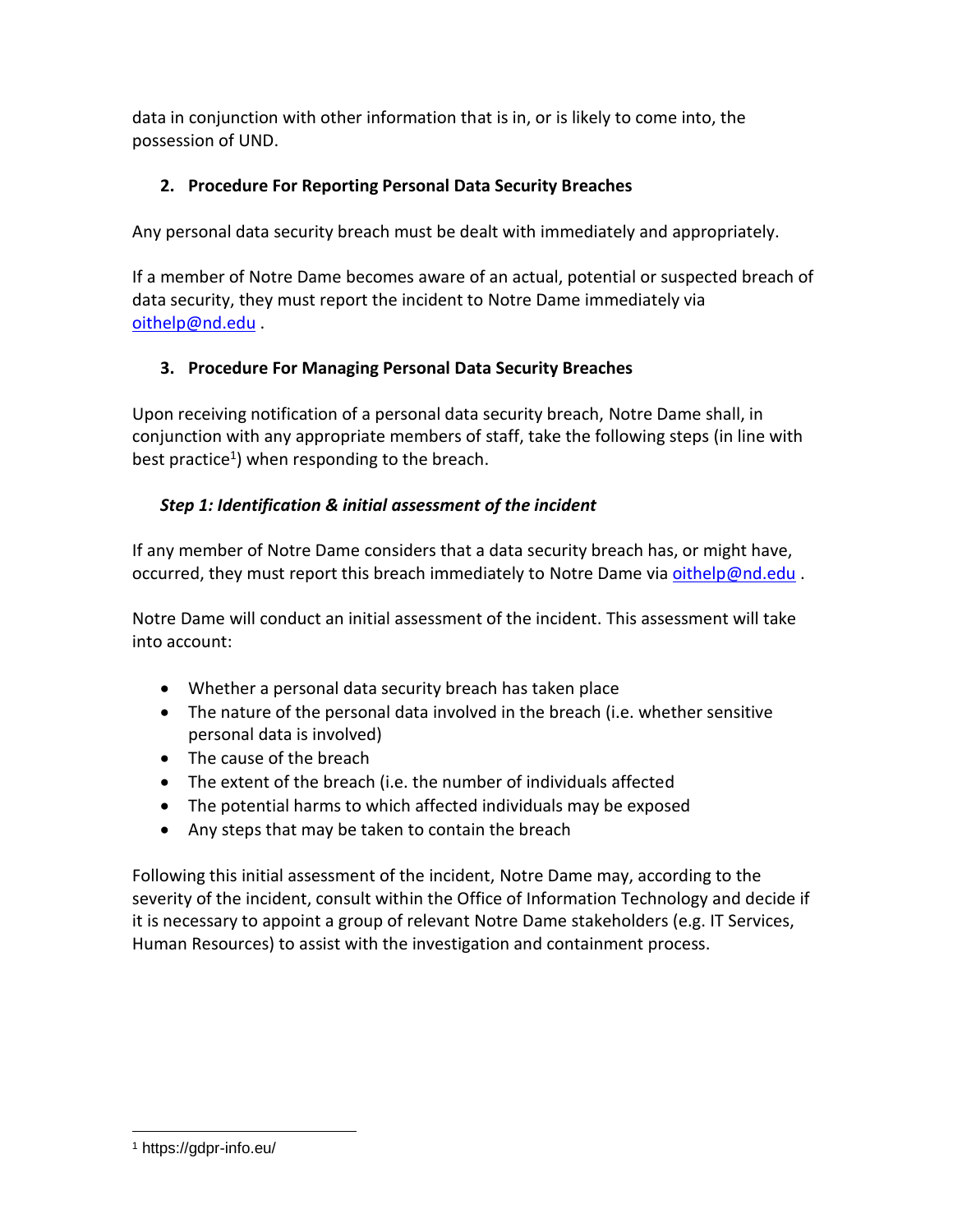# *Step 2: Containment & Recovery*

In the event of a personal data security breach, immediate and appropriate steps must be taken to limit the extent of the breach.

Notre Dame, in consultation with relevant staff, will:

- Establish who within the local office and Notre Dame needs to be made aware of the breach (e.g. IT Services, Communications office) and inform them of their expected role in containing the breach (e.g. isolating a compromised section of the network)
- Establish whether there is anything that can be done to recover any losses and limit the damage caused by the breach
- Where appropriate, inform appropriate legal authorities, e.g. in cases involving criminal activity.

## *Step 3: Risk Assessment*

Notre Dame, in conjunction with relevant staff, will use the information provided in the Personal Data Security Breach Report form to fulfil the requirement to consider the potential adverse consequences for individuals, including how likely such adverse consequences are to materialise and how serious or substantial they are likely to be.

An assessment of the risks for Notre Dame, including strategic and operational, legal, financial and reputational risks may also be prepared.

## *Step 4: Notification*

In accordance with the General Data Protection Regulation<sup>2</sup>, all incidents in which personal data has been put at risk must be reported to the appropriate Legal Supervisory Authority's office (LSA) within working 72 hours (3 days) of Notre Dame becoming aware of the incident.

Incidents do not have to be reported to the LSA's Office when:

- The full extent and consequences of the incident have been reported without delay directly to the affected data subject(s) **and**
- The incident affects no more than 100 data subjects **and**
- The incident does not affect sensitive personal data or personal data of a financial nature.

All contact with the LSA's Office should be made through Notre Dame.

The decision to report a breach to the LSA's Office will ultimately be made by Notre Dame, in consultation with the Office of Information Technology and Office of General Counsel. If a decision is made not to report a breach, a brief summary record of the incident with an

 $\overline{a}$ 

<sup>2</sup> https://gdpr-info.eu/